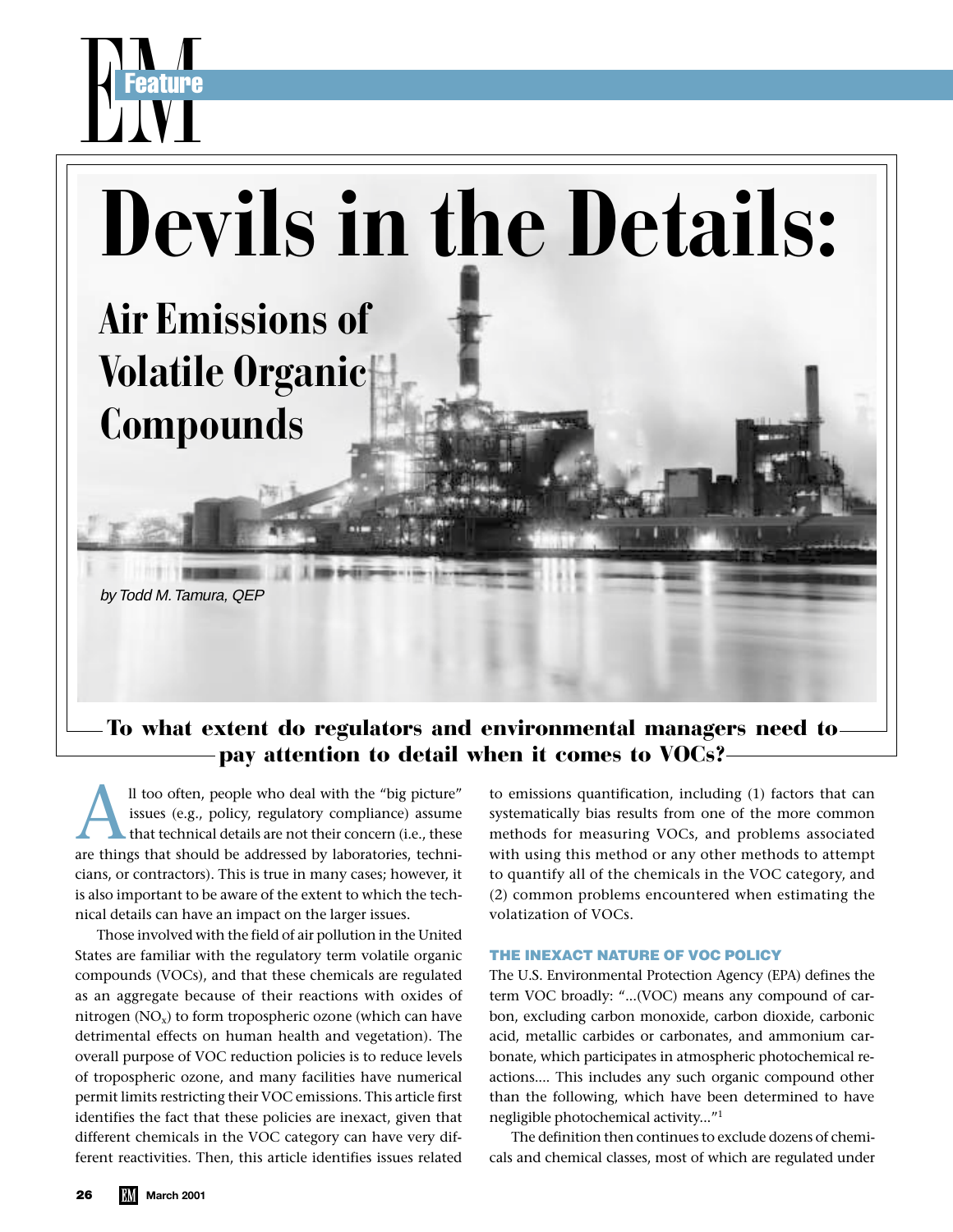Title VI of the Clean Air Act (CAA) as stratospheric ozonedepleting substances, in part because of their lack of reactivity in the troposphere. (Despite the term "volatile organic compound," no chemicals are excluded based on their volatility; perhaps a more appropriate term that has been used by some regulatory agencies is "reactive organic gases," or ROGs.) This leaves an essentially infinite number of chemicals in the VOC category.

Different organic chemicals have significantly different reactivities with respect to ozone formation ("ozone reactivity"), and studies have been conducted to tabulate the reactivities of some of these chemicals.2 However, relative reactivities also differ with respect to the ratio of VOC to  $NO<sub>x</sub>$  in the air; therefore, it is virtually impossible to conduct ozone reactivity experiments on all the VOCs in existence at all the possible VOC-to-NOx ratios. EPA has adopted a step-function approach to regulation: chemicals with reactivities above a certain point are regulated as VOCs, and those with reactivities below that point are excluded from the category. Currently, the number of excluded organics are relatively few in number, and in most practical measurement situations, the only excluded chemical present in significant quantities (and the only excluded chemical that can be identified and quantified relatively easily in the typical measurement process) is methane  $(CH_4)$ . The terms "non-methane organic compounds" (NMOCs), "nonmethane organic gases" (NMOG), and "non-methane hydrocarbons" (NMHCs) are therefore often used as surrogates for the term VOCs. At the federal level (and in most states), there is no requirement to weight total VOC emissions by the ozone reactivities of the VOCs being emitted (e.g., in the same manner that emissions of various dioxins and furans are weighted to determine a "toxicity equivalent" relative to a specific dioxin). Total VOC is strictly, at least in theory, a total weight of all chemicals falling into the VOC category.

It is well documented that at some VOC-to- $NO<sub>x</sub>$  ratios, VOC emissions reduction does little to reduce tropospheric ozone, and that tropospheric ozone formation is primarily only a concern during the warmer months,<sup>3</sup> so there are certainly several situations in which VOC emissions reductions are doing little if anything to reduce tropospheric ozone formation. It is therefore apparent that the current policies of reducing VOCs for the purpose of reducing tropospheric ozone are imprecise and inexact means of accomplishing the goal. Determining the "total weight of VOCs" is also not possible within most budgets, and a typical measurement methodology for approximating total VOCs is subject to biases due to differences in procedures, which can affect compliance with emissions limits.

### **VOC MEASUREMENT ISSUES**

There are many different means of measuring VOCs in vents and stacks, including handheld analyzers, rack-mounted on-site instruments, and sample collection and laboratory analysis. Issues associated with which measurement to choose can be further complicated by the extent to which individual chemical species need to be identified (e.g., for identification of hazardous air pollutants, or HAPs). For simplicity's sake, however, this discussion will focus primarily on one of the least expensive and most common means of measuring VOCs in stack tests for regulatory compliance purposes: a flame ionization detector (FID) used in accordance with EPA Method 25A.4 Specifically, this section presents an understanding of what the FID is measuring, and identifies potential biases associated with the calibration gases used, oxygen concentrations, the different ways that results are reported, the detector's sensitivity to different types of VOC, and shortcomings of current alternatives to this method.

The principle of Method 25A is as follows: a probe inserted into the stack is connected to the FID by a heated sampling line to avoid moisture condensation in the line. This "wet" sample is then passed through the FID's hydrogen-fueled flame, which cracks the hydrocarbon molecules and generates charged particles; an electrostatic field is then used to generate a current, which is correlated to the amount of carbon present. In standard analyzers, there is no means of subtracting out influences from chemicals that have been exempted from the VOC category on the basis of ozone reactivity, so the results are instead referred to as total hydrocarbons (THCs). Newer analyzers, such as the Thermo Environmental Instruments Inc. Model 55C Direct Methane, Non-Methane Analyzer and the J.U.M. Engineering GmbH Model 109A Non-Methane Hydrocarbon/Total Hydrocarbon Analyzer, are capable of providing continuous or semicontinuous measurements of non-methane hydrocarbons (NMHCs).

Though the principle of Method 25A is relatively simple, there can still be misunderstandings as to what the results from a Method 25A analysis mean. Method 25A allows for different calibration gases to be used; methane (CH<sub>4</sub>) and propane (C<sub>3</sub>H<sub>8</sub>) are the most common (some state regulatory agencies prefer methane, some prefer propane, and many allow either to be used). Concentrations (read as "ppm," or parts per million, on the analyzer readout) should therefore be reported as either ppmvw $C_1$  (ppm by volume, wet basis, where a readout of 100 ppm corresponds to 100 ppm of methane) or ppmvw $C_3$  (where 100 ppm corresponds to 100 ppm of propane). Because propane has three times as many carbon atoms as methane, not identifying the calibration gas can lead to errors of a factor of 3. Unfortunately, many equipment vendors still state specifications in terms of ppm or ppmv, which can leave considerable room for misunderstanding. For example, emissions of "120 ppm THC, 50% benzene  $(C_6H_6)/50\%$  hexane  $(C_6H_{14})''$ might be construed as 10 ppm each of benzene and hexane (if the 120 ppm was measured as  $ppmvwC_1$ ), 30 ppm each of benzene and hexane (if the 120 ppm was measured as ppmvw $C_3$ , or 60 ppm of benzene molecules and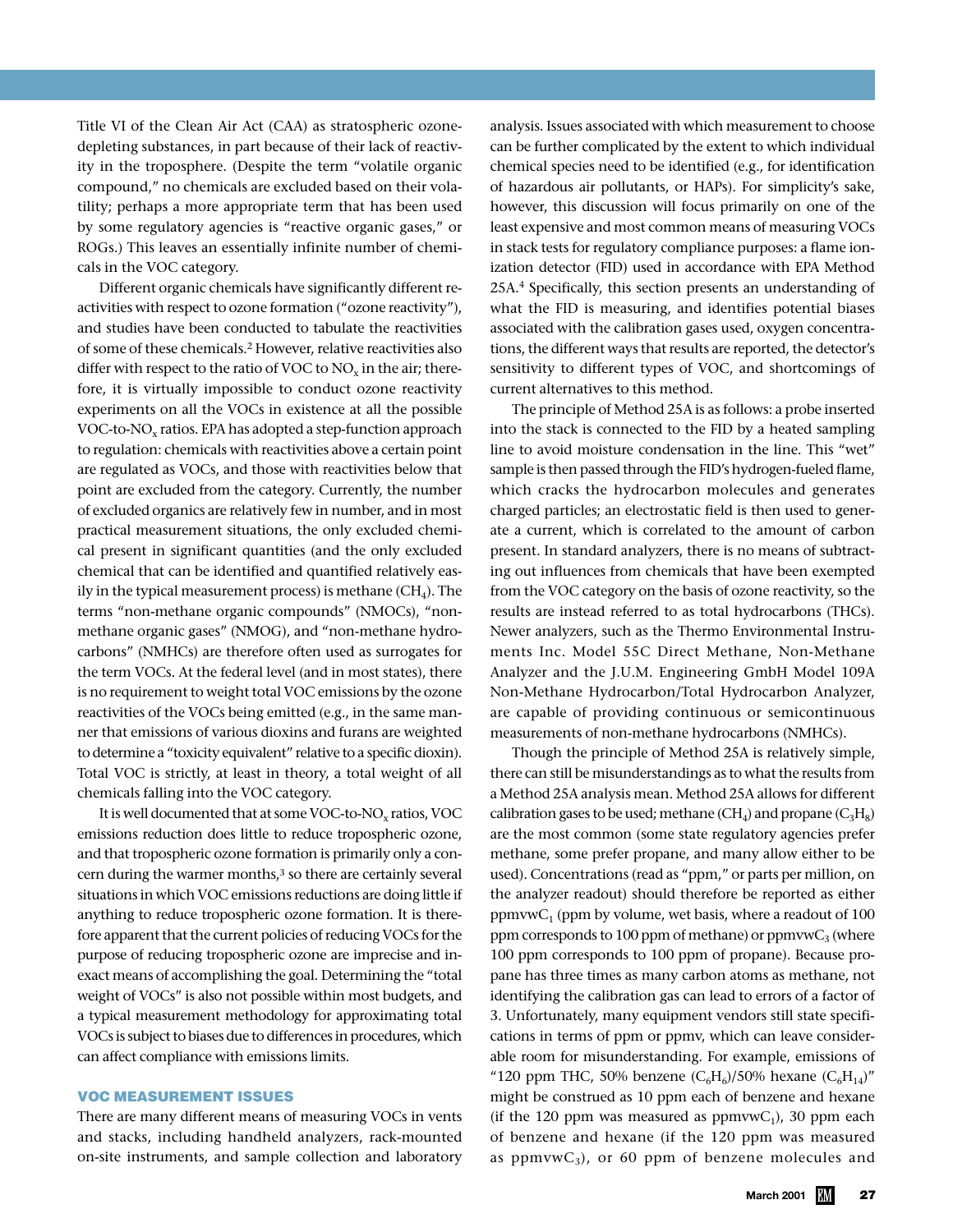60 ppm of hexane molecules (e.g., measured by a methodology other than Method 25A).

This example brings up another point: The FID is in actuality not a perfect counter of carbon atoms and, therefore, in many cases, 10 ppm of hexane would not register as exactly 20 ppmvw $C_3$  or 60 ppmvw $C_1$ . Response factors for one popular analyzer are such that 10 ppmvw hexane would actually result in a reading of 16 ppmv $C_3$  if propane were used as a calibration gas, and 40 ppmv $C_1$  if methane were used.<sup>5</sup> This example illustrates two important points. First, if the person conducting the test did not know the instrument's response factor for hexane, they would underpredict the concentration of carbon atoms in the exhaust (by 20% if propane were used as a calibration gas, or by 33% if methane were used). Second, the calibration gas itself makes a difference in the end result: the degree of underprediction is more significant if methane is used than if propane is used, because the response for propane is not three times the response for methane (as would be predicted by using the "carbon equivalent correction factors" listed in Section 12 of Method 25A). Sources using this particular analyzer to quantify unknown VOCs would therefore appear to have lower exhaust concentrations if propane, rather than methane, is used as a calibration gas.

A further complication is that Method 25A measurements do not quantify the mass of the VOC; they only quantify the amount of carbon present. Mass emissions results are typically reported in terms of the calibration gases used. Mass emissions "as methane  $(CH<sub>4</sub>)$ " assign a molecular weight of 16 to each carbon (equivalent to assuming that there are four hydrogen atoms present per carbon atom), whereas mass emissions "as propane  $(C_3H_8)$ " assign a molecular weight of 14.7 to each carbon (i.e., the molecular weight of propane divided by three, equivalent to assuming eight hydrogen atoms for every three carbon atoms). The difference is 9% in the weight assigned per carbon, and may make a relatively small difference at the highest levels of public policy-making, but can be significant for those trading VOC emissions credits in market-based programs, or for plants complying with an emissions limit. Of course, this is still not truly the mass of the VOC, since any other atoms present in the organic chemicals, such as oxygen, nitrogen, sulfur, and chlorine, are not accounted for at all.

FID responses can also sometimes be significantly affected by oxygen concentrations, particularly when stack oxygen concentrations are low (e.g., in boiler and incinerator stacks, or in exhaust from inert environments). The diluent gas used in calibration gas cylinders is often chosen to have an oxygen concentration similar to that in the stack (e.g., using nitrogen as the diluent gas when testing boilers, or using air as the diluent gas when testing process sources such as paint spray booths). This is not, however, specifically required by Method 25A. Method 25A recommends that a 40% hydrogen/60% inert gas mixture be used to fuel the FID flame (rather than 100% hydrogen) to alleviate an "oxygen synergism effect"; however, this is often not required in practice, due to concerns of increased gas usage and problems keeping the FID's flame lit.

Another issue that is often overlooked is that Method 25A cannot capture all of the substances in the VOC classification. The method's applicability is identified as being "the determination of total gaseous organic concentration of vapors consisting primarily of alkanes, alkenes, and/or arenes (aromatic hydrocarbons)." It is known that formaldehyde—which, incidentally, has a very high ozone reactivity—can be almost invisible to FIDs, and that the response of the FID to carbon compounds containing electronegative atoms (e.g., nitrogen, oxygen, phosphorous, sulfur, and halogens) is diminished.6 For these reasons, the term total hydrocarbons (THCs) is sometimes used to refer to the results of Method 25A, rather than total organic compounds (TOCs).

One EPA guidance document states that "Method 25A can only be used in situations where an appropriate response factor for the stack gas can be determined. In gas streams that cannot be characterized or which have changing composition, the response factor of the stream cannot be determined; Method 25A is not applicable for such a gas stream."7 In most cases, however, this guidance is not followed, partly because of issues related to the available alternatives. A casual observer might assume that a "volatile organic" sampling train (VOST) specified by EPA Method 00308 (which incorporates condensers, Tenax/charcoal sorbent traps, and impingers) should be used to capture "volatile organic" compounds. However, this method—which is onerous to implement, requiring a complex setup and offsite chemical analysis—was designed for chemicals with boiling points between 30 and 100 ºC only. There are many compounds with boiling points outside this range that are still considered VOCs.

Another alternative for measuring VOCs is EPA's guidance for quantifying "total organics,"9 which specifies that samples of stack gas be collected in bags, separated by gas chromatography (GC) and quantified by FID to quantify chemicals with boiling points less than 100 °C; that a semivolatile sampling train be used to determine chemicals with boiling points between 100 and 300 ºC (e.g., as specified by EPA Method 0010,8 another relatively complex method, which requires isokinetic sampling, a specially designed packed bed of porous polymeric absorbent resin, and methylene chloride and methanol for sample recovery); and that chemicals with higher boiling points are determined gravimetrically (i.e., collection in solid form, followed by weighing). However, this method still misses the light aldehydes, that is, formaldehyde and acetaldehyde (boiling points < 30 ºC), which will not be accurately quantified by the "purge and trap" GC/FID methodology identified for the other high-volatility organics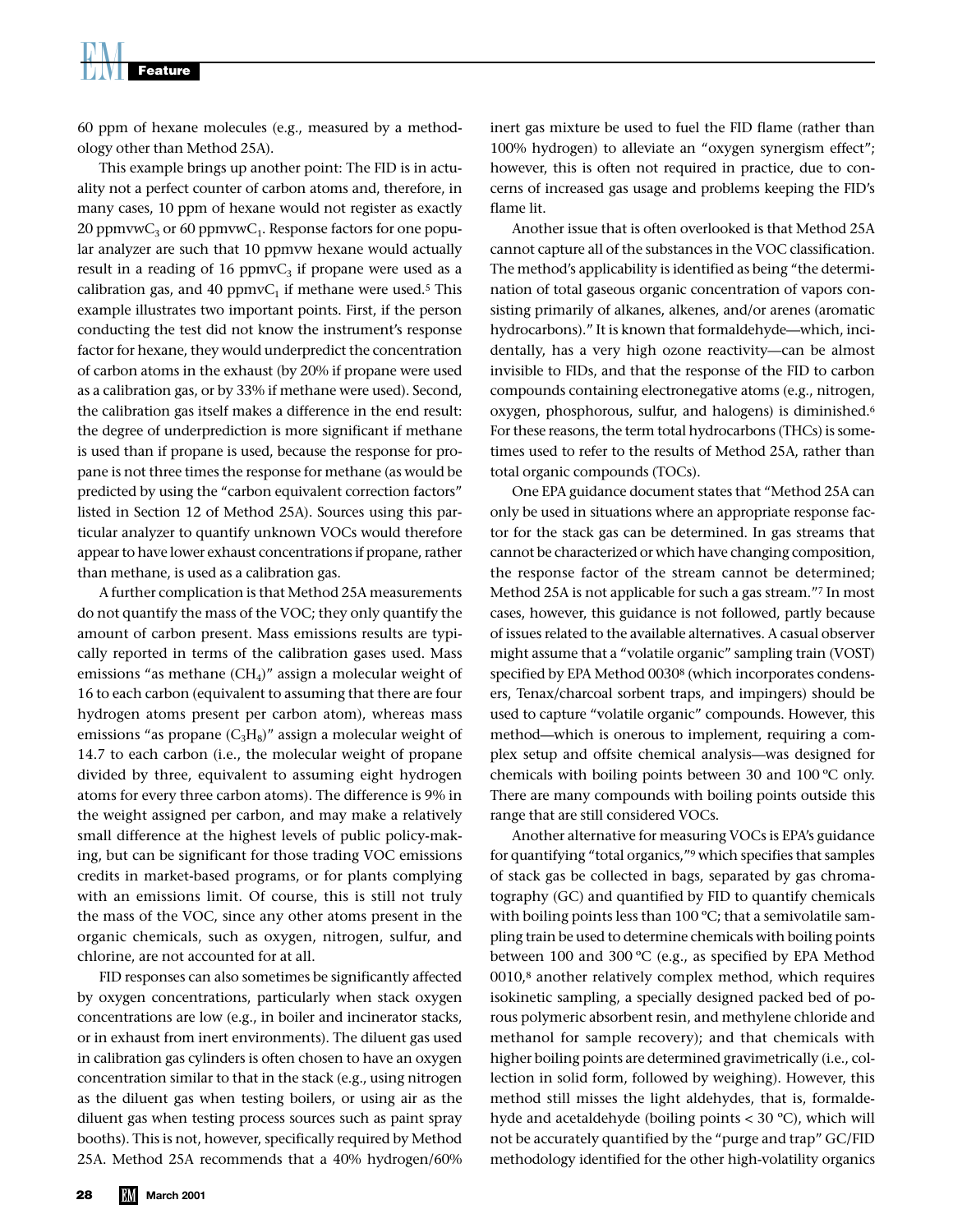(and which, as mentioned previously, have high ozone reactivities). To quantify these compounds, yet another sampling train needs to be run (e.g., as per EPA Method 0011,<sup>8</sup> which requires isokinetic sampling, a specially prepared reagant for derivatizing the aldehydes in impingers, and the use of methylene chloride for sample recovery). Another alternative for VOC measurement is EPA Method 18,<sup>4</sup> which incorporates several different methodologies (including sorbent tubes); however, this methodology also has limitations with respect to sample recovery.

These are only some of the issues related to VOC emissions measurement, but they help demonstrate that VOC emissions are imperfectly measured (and will probably never be perfectly measured), and that the term "VOC" is, in turn, imperfectly defined (as a class, with respect to the goal of tropospheric ozone reduction). To go even deeper into the realm of imperfection, however, it should be noted that many VOC emissions are not measured directly at all—they are instead calculated.

## **EMISSIONS CALCULATIONS AND THE QUESTION OF VOLATILITY**

As stated previously, no chemicals are exempted from the EPA definition of "volatile organic compound" based on their volatility, but there remains the question of what proportion of the low-volatility substances are emitted to air. Attention is usually focused on liquids; organic solids (including items such as plastic bottles and countertops) are not technically exempt from the definition of VOC, but most regulatory agencies are comfortable with their being excluded from inventories of VOC usage (except for solids that sublime, such as naphthalene). Aside from using EPA emission factors when available,<sup>10</sup> the three basic types of methodologies for estimating air emissions include (1) the assumption that everything volatizes; (2) mass balance; and (3) calculations based on scientific principles (e.g., mass transfer, equilibrium, diffusion).

The assumption that "everything" volatizes is only a reasonable assumption for highly volatile materials, and is sometimes not even a very good assumption for these, for example, in cases of dilute solutions of highly soluble chemicals. This is the simplest methodology for estimating emissions, and provides an upper bound, but it often yields very unrealistic results. For instance, in the case of wastewater, regulators have sometimes assumed that all VOCs in wastewater streams will be emitted somewhere in the sewer system between the facility and the public treatment works. Although it has been shown that sewer systems can emit significant amounts of some VOCs,<sup>11</sup> the assumption of 100% emission is usually far too inaccurate, and for certain HAPs, EPA has published estimates of the fraction of material that is emitted<sup>12</sup> (though these are also based on "typical" models of treatment systems, and are far from exact).

Mass balance techniques are popular—again, due to their simplicity—but are inappropriate for estimating air emissions when the amount of material emitted to air is a small fraction of the amount used. In these cases, errors calculating the major pathways (e.g., material usage and amounts sent off-site) are usually significant enough that attempts to calculate air emissions by mass balance result in highly variable results. Among the most straightforward calculations are supposed to be those for paints and coatings; that is, manufacturers identify the VOC content of the paint or coating (often by mass-balance methods such as EPA Method 24 or 24A), and VOC emissions are determined by multiplying this factor by the number of gallons used. Even then, mistakes are often made. Sometimes paint thinner is inadvertently not considered; other times, VOC is assumed to be the same as the "% volatile" specification, which, in fact, includes water as well as VOCs. A somewhat subtler mistake is made when VOC emissions are overestimated by multiplying a "lb VOC/gal less exempt solvents" specification by the gallons of paint used (when, in fact, "less exempt solvents" means that the specification was determined by removing exempt solvents such as water, and determining the lb VOC per gallon of the remaining material; the lb VOC per gallon of coating is a significantly lower number).

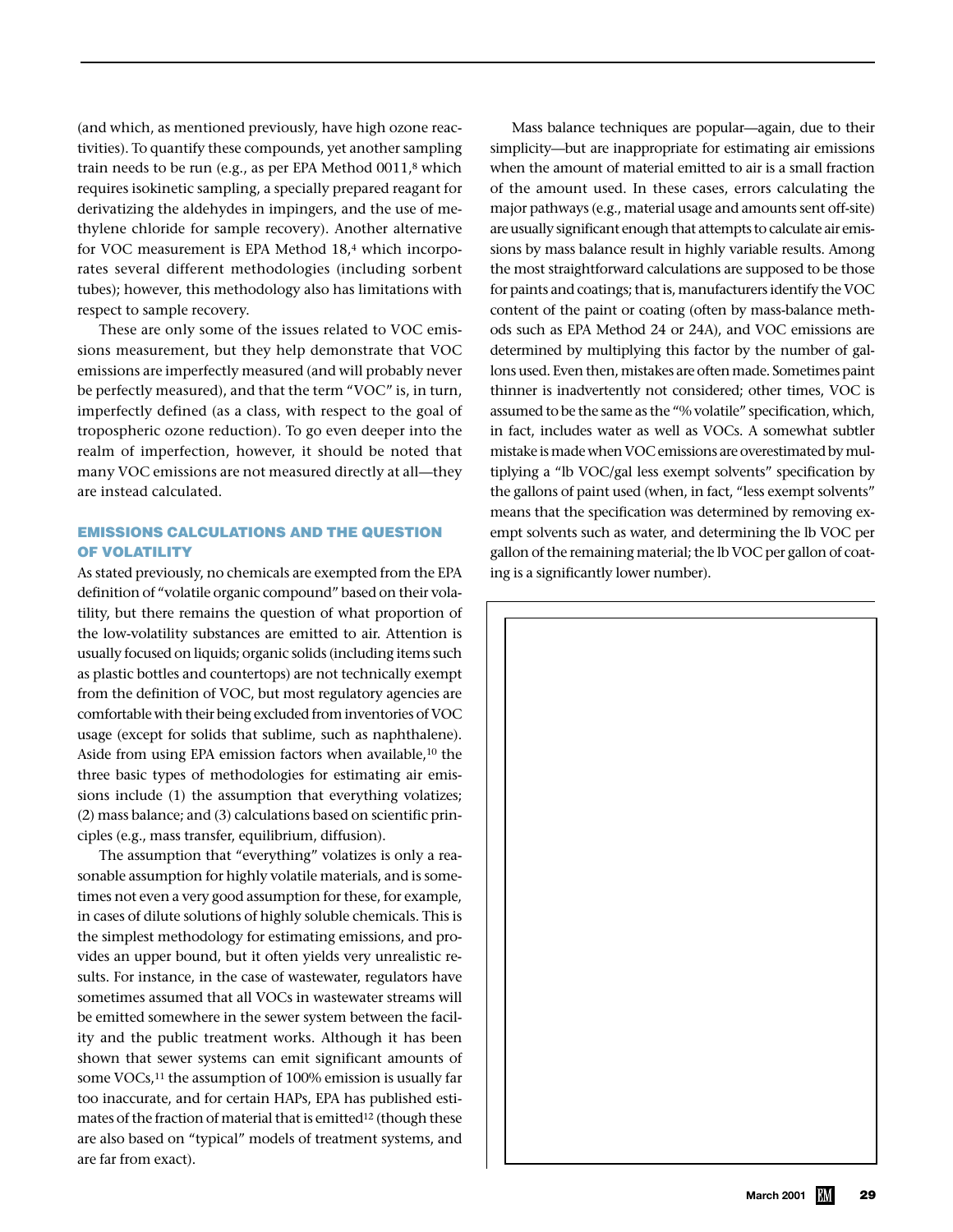Scientific principles are useful for calculating emissions in some cases, but are frequently subject to errors, require technical data that are not available, or are applied incorrectly. For example, the "flat-plate" equation of mass transfer<sup>13</sup> has been applied on more than one occasion to situations that lie outside its applicability, even in court cases. For example, in one court case, the flat-plate equation was used to argue that evaporative emissions in a 5-mph wind were 2 orders of magnitude higher than those under still conditions. Two of the more popular models that have been used for compliance demonstrations, EPA's WATER model and Enviromega's TOXCHEM model, are complex, yet have been shown to yield results that differ by as much as an order of magnitude.<sup>14</sup> Results from both models depend upon Henry's law coefficients for the chemicals of interest; however, although such coefficients have been measured for several chemicals at temperatures of 20 to 25 ºC, the coefficients vary exponentially with temperature, and relatively little data are available at other temperatures. The models can theoretically be "tuned" through the use of flux chamber measurements of evaporation (i.e., floating an enclosure over a surface and measuring emissions inside the enclosure), but it is difficult to correct for radiant heating underneath the flux chamber, there is no validated reference methodology for this technique, and published methodologies for this technique differ.15,16

In short, many estimation techniques are either limited in applicability or have potentially high uncertainties. Yet, when there is not an opportunity to make a measurement (e.g., when filing a preconstruction permit application), estimation methods are the only means available for quantifying emissions.

### **CONCLUSIONS**

In this article, it has been shown that policies to reduce tropospheric ozone through VOC emissions reduction are imprecise and inexact means of accomplishing that goal; that there are several means by which Method 25A results can be biased high or low; that Method 25A does not truly measure total VOC (and that no method truly does); and that techniques for estimating VOC volatization are often misused, or are subject to large errors. The sheer number of chemicals that fall into the VOC category will always require that some assumptions be made with respect to identification and quantification; however, the law can be relatively inflexible with respect to these assumptions. It is clear that the biases that are associated with Method 25A, and the inherent limitations of what the method is measuring (and what other methods for quantifying VOCs are measuring), can have significant implications with regard to regulatory compliance.

One of the best means of eliminating risks associated with variable methodologies is to include more specific permit language. For instance, if measurements are being made using Method 25A, the permit should include a limit for THCs, not VOCs, and specifically state that Method 25A will be used as a compliance method, rather than making a generic reference to EPA stack testing methods located in Appendix A of 40 CFR 60. Concentration limits for THCs should be expressed as "ppmvw $C_1$ " or "ppmvw $C_3$ " instead of simply "ppm," and mass emissions limits should specifically be identified as being on a "methane basis" or "propane basis." If emissions were based on test data that used a certain type of calibration gas diluent, or were based on using 40% hydrogen/60% inert gas in the FID, it may be worthwhile even mentioning this level of detail. If emissions are being estimated from wastewater using a model such as WATER or TOXCHEM, permits should identify which model is being used to make these estimates.

Those sources with existing permits that are not specific must recognize the extent to which the technical details matter when it comes to overall compliance. For example, sources that have historically demonstrated compliance with VOC limits using Method 25A may foresee having to test for specific organics through different test methods in the future (e.g., as a result of EPA initiatives with respect to HAPs), and should recognize the extent to which these methods might potentially result in larger VOC concentrations or mass emissions.

Progress will continue to be made toward improving measurement and estimation techniques, and possibly even in providing a better metric for relative impacts on tropospheric ozone than total mass. For example, researchers are already beginning to look at means of directly measuring the ozone reactivity of VOC emissions, by mixing samples with  $NO<sub>x</sub>$ and measuring the degree of ozone production.17 With respect to calculational techniques, more data can always be obtained and more complex computer-based tools will be developed. But, hopefully, more science will also emerge to help organize knowledge and allow for more educated assumptions or approximations with respect to classes of chemicals, rather than simply looking up numbers in larger and larger tables of information.

However, there will likely never be a solution that eliminates all of the problems associated with VOC emissions quantification and estimation. Assumptions will always need to be made when choosing a methodology for measuring or estimating VOCs, and the desire to obtain perfect information (i.e., the total mass of all chemicals that meet the definition of VOC) will therefore need to be tempered by the reality of methodology limitations, costs, and the realization that total mass emissions of VOCs is a crude metric with respect to ozone reactivity. For example, although Method 25A does not detect formaldehyde (and formaldehyde is known to be a common byproduct of combustion) the amount of formaldehyde may be relatively low compared to emissions of other VOCs that are quantifiable by Method 25A, in which case, Method 25A might still be an appropriate methodology for measuring those